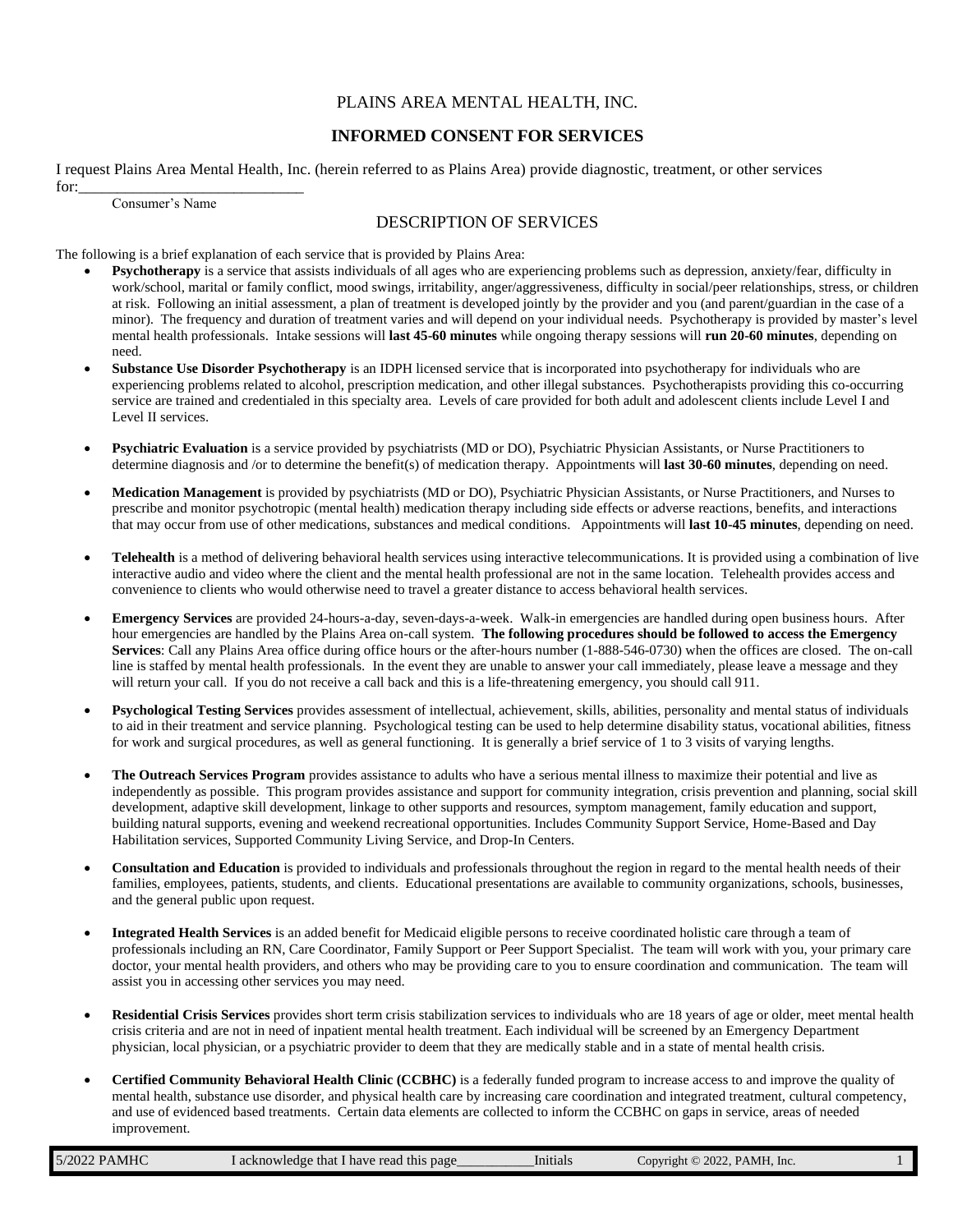- **Crisis Stabilization Community- Based Services (CSCBS)** provides short term crisis stabilization services to individuals within the community following a mental health crisis for youth aged 18 and under or adults aged 18 or older, meets mental health crisis criteria, and are not in need of inpatient mental health treatment. Each individual will be referred for crisis stabilization community- based services through MCAT. Referrals do not need to be medically cleared to be admitted.
- **Assertive Community Treatment** provides comprehensive and effective community treatment and habilitation services to those individuals who are diagnosed with serious mental illness, experience the most intractable symptoms, and consequently, have the most serious problems living independently in the community. Referrals to the program come from a variety of sources.
- **Mobile Crisis** provides on-stie, in-person intervention for individuals experiencing a mental health crisis. Mobile response services provide crisis response in the individual's home or at locations in the community.
- **Medication-Assisted Treatment (MAT)** is the use of medications, in combination with counseling and therapies, to provide a "whole-patient" approach to the treatment of substance use disorders.

# INFORMED CONSENT

**I understand**, as in the case of medical services, no guarantee can be provided that the concerns or issues for which I am seeking services will be resolved. Because mental health treatment is a cooperative effort between me and my provider, I will work with my provider in a cooperative manner to resolve my difficulties.

**I understand** that during the course of my treatment, material may be discussed which will be upsetting in nature and that this may be necessary to help me resolve my concerns.

**I understand** that confidentiality of records of information collected about me will be held or released in accordance with state and federal laws regarding confidentiality of such records and information, as is outlined in the Privacy Notice provided to me.

**I understand** that my provider may disclose any and all records pertaining to my treatment if necessary for claims processing, care management, coordination of treatment, quality assurance or utilization of this facility and to the extent necessary to facilitate the provision of administrative and professional services.

**I understand** that I have the right to inspect the mental health records pertaining to my treatment under the supervision of my provider or administration at Plains Area. I have a right to a copy of my record and to an electronic copy of my electronic health records.

**I understand** that state and local laws require that my provider report all cases in which there exists a danger to self or others.

**I understand** that there may be other circumstances in which the law requires my provider to disclose confidential information and this is outlined in the Privacy Notice provided to me.

**I understand** my records will be kept for a period of ten years from the last date of service seven years after the last date of service with Plains Area. In the case of minors, records will be kept until the age of 25 or ten years after the last date of service whichever is longer.

**I understand** that data may be collected that will be used to inform the agency and federal or state funders of outcome performance measures and direction for quality improvement activities.

**I understand** that if I choose to receive services using telehealth that there are potential risks that include, but may not be limited to, interruptions, unauthorized access, and technical difficulties. I further understand that I have the right and the clinician has the right to end the session at any time if it is felt the videoconferencing connections are not adequate to perform the service. I also understand that that the laws that protect privacy and confidentiality of health information also apply to the health information obtained in the use of telehealth. I understand that I may choose to withdraw my consent to the use of telehealth at any time and opt for other methods of treatment.

**I understand** that communicating through email, text messaging, and other technology may not be completely secure. I further understand that Plains Area professionals will not engage in therapeutic or emergency/crisis services using email or text messaging. If I have a mental health emergency or crisis I understand that I need to call the Plains Area Office where I am being seen or if after hours I will call the Emergency On-call number outlined above. Plains Area may engage in limited use of email or text messaging to include but not limited to appointment reminders or to communicate additional resources or education material. I may opt out of receiving communications through email and/or text messaging by contacting Plains Area.

**I understand** if recommended to substance use disorder services or co-occurring, I will be provided a more information on levels of care, hours of operation, information on HIV, and information on medicated assisted treatment.

| 5/2022 PAMHC | I acknowledge that I have read this page | Initials | Copyright © 2022, PAMH, Inc. |  |
|--------------|------------------------------------------|----------|------------------------------|--|
|--------------|------------------------------------------|----------|------------------------------|--|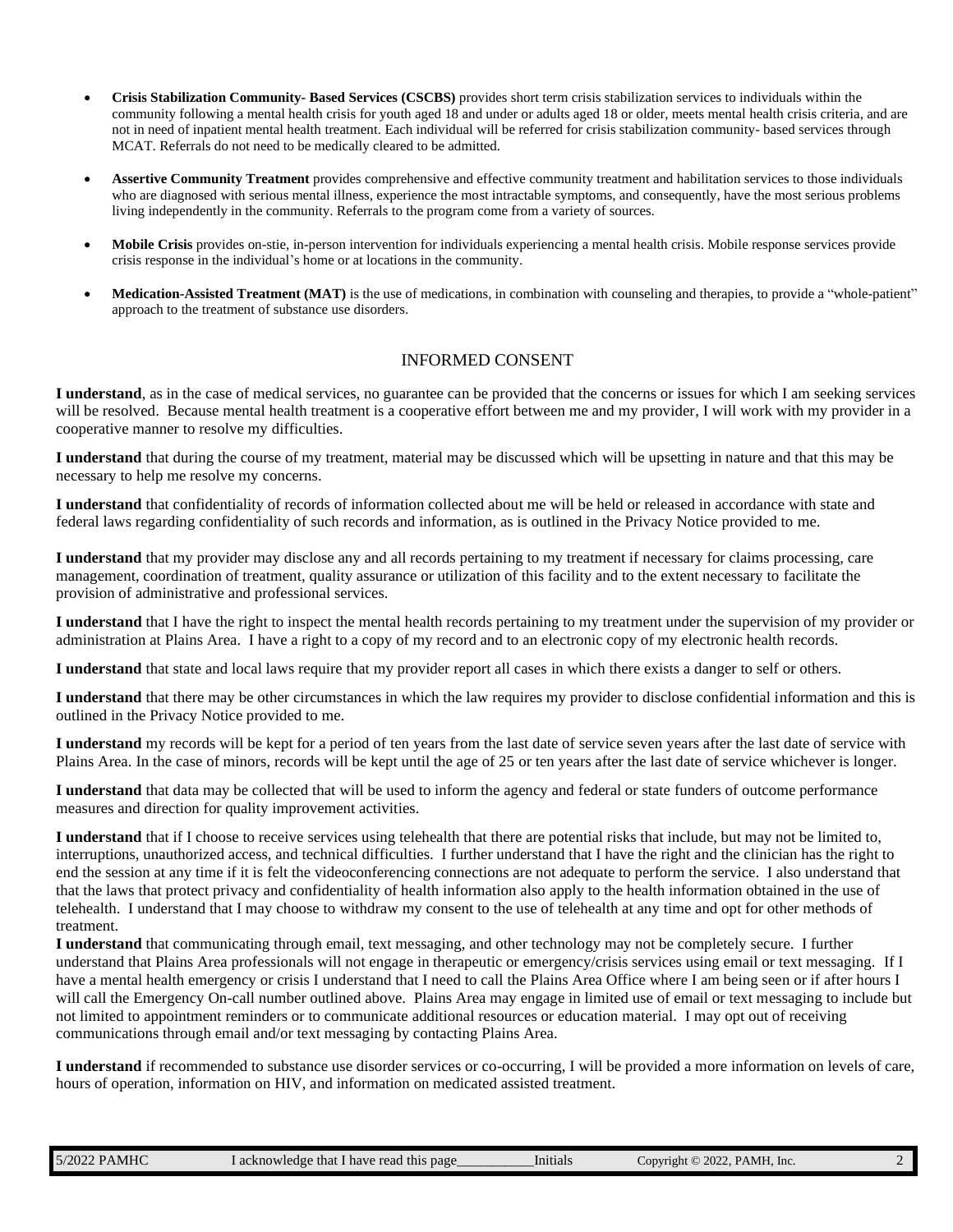**I understand** my provider may request a urine analysis for purpose of confirmation of prescribed medication along with testing for substances for other than prescribed. If I am taking controlled substances or scheduled II medication, I am required to sign a contract with my provider of acknowledgement and responsibilities.

## CONSUMER RIGHTS

**I have read and had explained** to me the basic rights of individuals who undergo treatment at Plains Area. These rights include:

- 1. All consumers shall receive the same quality of care without regard to race, color, creed, sex, age, sexual orientation, social or economic status, political belief or type of problem. Language barriers, cultural differences, and cognitive deficits are taken into consideration and provisions are made to facilitate meaningful consumer participation in services.
- 2. Persons with mental illness, mental retardation, and other developmental disabilities have the same fundamental rights as all persons. Rights can be limited only with the informed consent of the consumer, the consumer's guardian or legal authorities within the following guidelines: the limit is based on an identified individual need; skill training is in place to meet the identified need; periodic evaluation of the limit is conducted to determine the continuing need for the limitation.
- 3. Individuals in need of any service provided by Plains Area have the right to be provided that service with as little delay as possible.
- 4. Only information essential to an orderly and productive delivery of service shall be required from an individual or family as a condition for service.
- 5. Consumers will be required to participate only in procedures that are essential to the delivery of care commensurate with their need(s). Consumers shall be informed of the costs of services offered to them.
- 6. Consumers shall be provided descriptions of the predominant hazards, which may exist in any unusual treatment procedure. Plains Area will not perform any research without a consumer's written, informed consent.
- 7. Consumers' identities will be protected unless information must be communicated appropriately as outlined in the Privacy Notice provided to me.
- 8. Individuals admitted into voluntary outpatient, evaluation or emergency care would not, by any routine or administrative action, be enrolled in any greater level of care without a full explanation or opportunity to participate in such decisions.
- 9. Consumers shall have the right to refuse any service or method of treatment.
- 10. Consumers shall have the right to be treated without loss of dignity, individuality, privacy or respect. Consumers shall be addressed in a manner that is appropriate to their chronological age.
- 11. Consumers will be provided opportunity to participate in the formulation of the plan of treatment and services provided to them by Plains Area.
- 12. Consumers have the right to have an Advanced Psychiatric Directive and the reasonable expectation that Plains Area will follow the Directive where possible. Consumers must inform Plains Area in advance of this Directive.
- 13. Consumers shall have the right to receive an understandable explanation of their diagnosis and the services provided, including the procedures involved and the expected results and duration of those procedures and services.
- 14. Consumers have the right to appeal Plains Area actions or decisions pertaining to decisions made regarding their care and services. The Appeal / Grievance Procedure must be adhered to, as outlined in the Appeal/Grievance section below.
- 15. Consumers have the right to a copy of current treatment plan. Each client will be offered a copy of their treatment plan.

## CONSUMER RESPONSIBILITIES

**I understand that it is my responsibility** to inform my primary medical doctor of any medications prescribed in the course of my treatment at Plains Area.

**I understand that it is my responsibility** to inform Plains Area of any medications I am currently taking, past and present medical/health problems or illness, and any unusual changes in my health condition.

**I understand that it is my responsibility** to keep my appointments and give at least 24 hours' notice if I am not able to keep my appointment. I further understand that if I have two no-shows I may be subject to same day scheduling and will not be allowed to make appointments ahead of time. I understand exceeding the two no shows and failing to contact the agency, I will be discharged within 14 days of my last no show. I understand if I am unable to comply with my responsibilities for services, it may lead to discharge of services.

**I understand that it is my responsibility** to be honest and provide accurate and complete information about myself.

**I understand that it is my responsibility** to understand my problems and the services being provided. If I do not understand my problems and the services being provided, I will discuss this with my provider. I understand the success of the service requires my full cooperation.

**I understand that is my responsibility** to follow my plan of treatment, as established by me and my service provider, and inform my provider of any changes in my condition or circumstances that may affect my plan of treatment.

| 5/2022 PAMHC | I acknowledge that I have read this page | Initials | Copyright © 2022, PAMH, Inc. |  |
|--------------|------------------------------------------|----------|------------------------------|--|
|--------------|------------------------------------------|----------|------------------------------|--|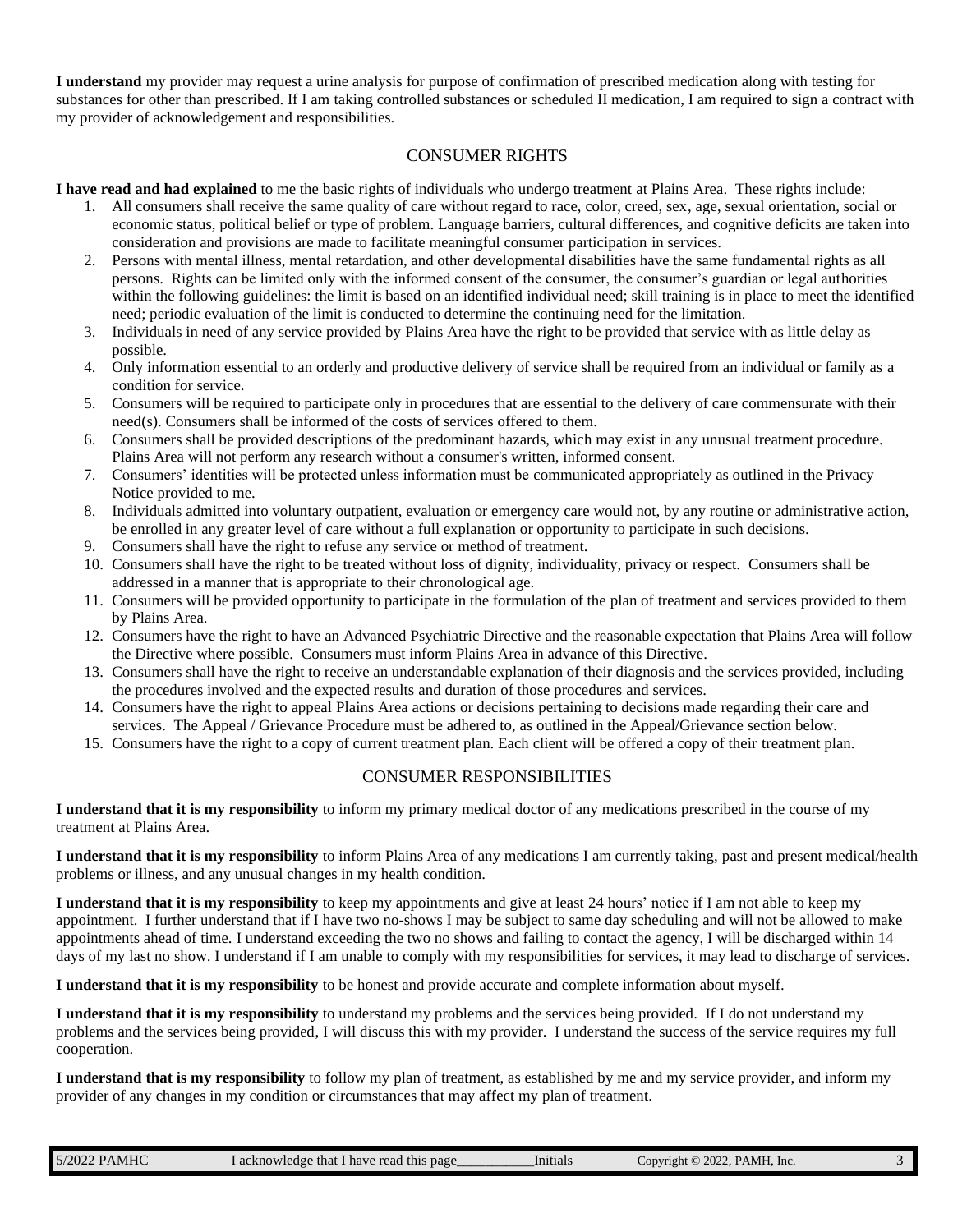**I understand that I am responsible** for the results of my decisions including those that may result when I refuse to follow the plan of treatment and /or the instructions to achieve it.

**I understand that it is my responsibility** to respect the rights, privacy, and property of staff and other consumers I may come into contact with while receiving services at Plains Area.

**I understand that it is my responsibility** to refrain from making unreasonable demands on the time and services of Plains Area personnel.

**I understand that it is my responsibility** to follow the Medication Refill Request Procedure or I may not get the prescription renewed/refilled prior to running out of the medication.

**It is my responsibility** to understand my insurance benefits and agree that financial obligations to Plains Area for services provided will be taken care of quickly. I further understand that payment is due at the time of the service. If I am unable to meet my financial obligations to Plains Area, I can ask for a fee consultation.

## TREATMENT OF MINOR CHILDREN

**I understand** that both parents retain a legal right to receive information about their child unless Plains Area is presented with legal proof that there is a no-contact order or termination of parental rights. The non-custodial parent has the right to know that their child is being seen.

**I understand** that Plains Area clinical staff do not engage in custody determinations or give opinions pertaining to custody or visitation arrangements.

**I understand** that Plains Area will bill any amount due after third party payment to the person who is signing this agreement. I understand it is my responsibility to secure payment for any amount owed by the other parent.

**I understand** that Plains Area clinical staff are Mandatory Child Abuse Reporters and must report to the Department of Human Services if they suspect physical, sexual, or emotional abuse, denial of critical care, or neglect.

**I understand** I have the responsibility to be involved with my child's treatment as recommended by my service provider.

#### INFORMATION ABOUT MEDICARE AND MEDICAID

**I understand Medicare or Medicaid Insurance will not reimburse both a therapy and a psychiatric service provided on the same day.** 

**I understand if I carry Medicaid insurance I cannot not be charged any out of pocket expenses for any service at Plains Area.**

## INFORMATION AND AGREEMENTS REGARDING PAYMENT & INSURANCE

## *I understand and agree to the following conditions of payment for professional services at Plains Area:*

- 1. It is my responsibility to contact or respond to my insurance carrier for any restrictions or requirements. If I fail to do so, I will be responsible for the full fee.
- 2. I have the right to restrict information disclosed to a health plan. The full fee will be charged to those who have insurance coverage but choose not to file. I will be responsible for paying the full fee at the time of the service.
- 3. To release information necessary to process claims to a third-party payer. This may include name, age, sex, address, insurance number, consumer number, diagnosis, dates of service, length of service, provider name, type of treatment rendered, and my treatment plan and progress notes, if I choose to have the services billed to my health plan.
- 4. That if I carry group insurance through my employer, my employer's benefit department may be provided this information.
- 5. That a psychiatric diagnosis is often required to secure third party reimbursement.
- 6. That my third-party payer(s) will reimburse Plains Area directly for services rendered and billed.
- 7. It is my responsibility to complete the scholarship process if I request a reduced. I agree to pay the established percentage determined by Plains Area Mental Health.
- 8. That payment and co-payment is due at time service is provided, unless payment plan has been established.
- 9. If, in the judgment of the staff of Plains Area, my income information has been reported fraudulently, or if my account becomes delinquent, I understand that the staff of Plains Area has the right to release my name and account information to a private collection agency. I further understand that if I am turned over to collections the full fee for each service will be reinstated and collected upon.
- 10. That if I fail to make payments under the terms of this agreement, a fee conference with Plains Area staff may be required before further professional services will be provided to the above-named consumer.
- 11. **I will submit a current insurance card and notify staff at Plains Area of any changes in my insurance. I realize I will be charged full fee until current information is provided.**

| 5/2022 PAMHC<br>PAMH, Inc.<br>$2022.$ P<br>acknowledge that I have read this<br>page<br>Initials<br>$\mathcal{L}$ onvright $\mathbb{C}$ |  |
|-----------------------------------------------------------------------------------------------------------------------------------------|--|
|-----------------------------------------------------------------------------------------------------------------------------------------|--|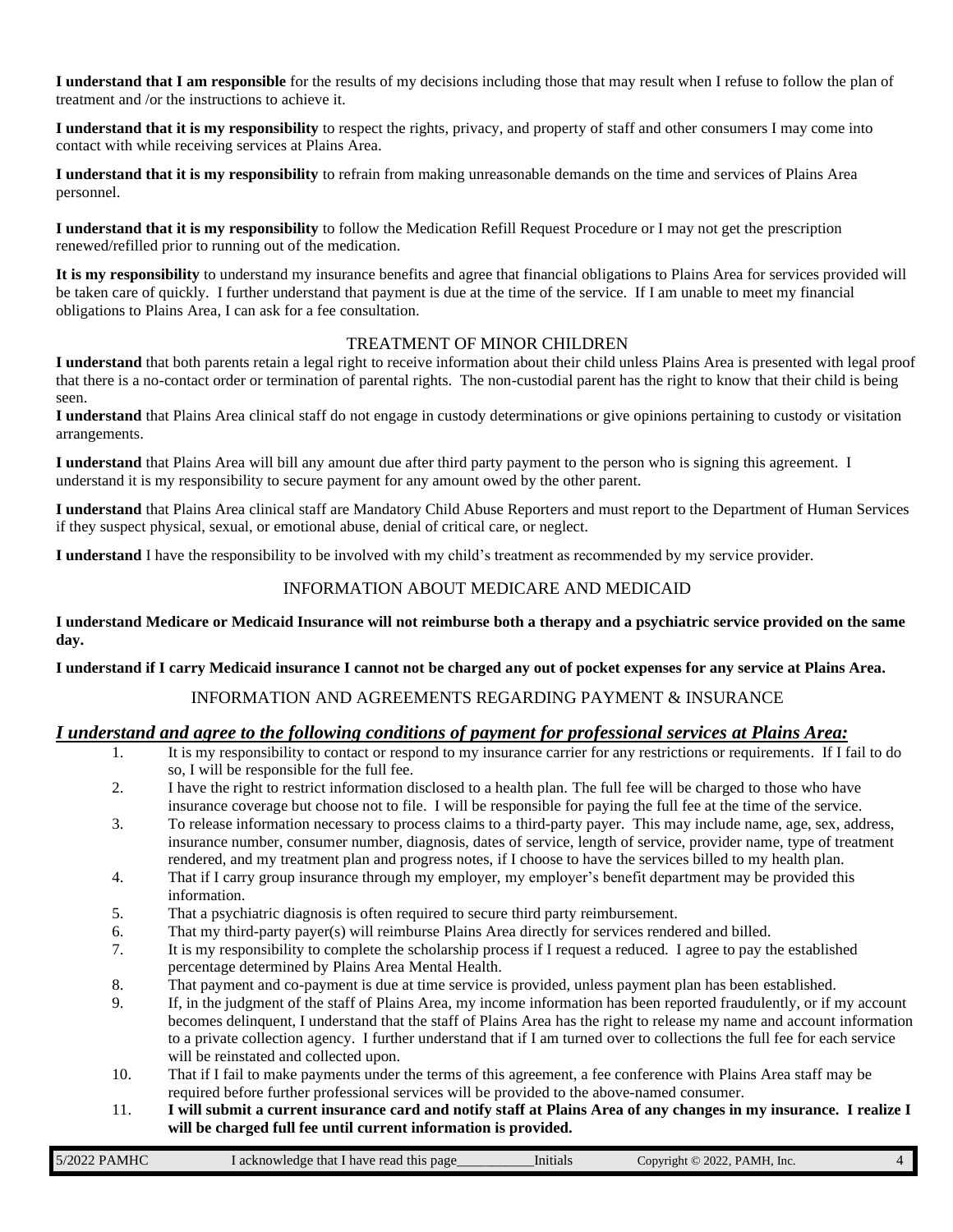- 12. **It is my responsibility to notify insurance card holder, if other than myself, that their insurance or the insurance card holder will be billed for payment of these services.**
- 13. That if services are supported by third-party payers, those services may be subject to audit by authorized representatives of those payers for purposes of verifying the fact of service and I consent to reviews of services rendered for such purposes. I further understand that such audits will not involve sharing information other than that authorized by state and federal laws as outlined in the Privacy Notice provided to me relating to disclosure of mental health information.
- 14. That if a Plains Area service provider is subpoenaed or ordered to appear in court by my attorney or the court in relation to the subpoena, the current rate established per hour for all time away from the office will be charged. Providers are not paid for their testimony but are compensated for their time away from their practice at Plains Area. Sliding scale fees do not apply to these charges. I further understand that a fee will be charged to me or my attorney for copying, mailing, or faxing any records in relation to a court order or subpoena. A fee will be charged for any reports/summaries/letters that are produced in relation to a court order or subpoena.
- 15. A fee may be charged for any reports requested for non-treatment activities including but not limited to Workman's Comp, Disability Determination, and fitness for duty determinations.

## Financial Arrangements:

For your convenience, we offer the following methods of payment. Please check which you prefer.

\_\_\_\_Cash

Personal Check

\_\_\_\_Credit Card

| Any outstanding balance may be charged to my credit card ____Visa ____MasterCard ____Discover ____American Express |  |  |
|--------------------------------------------------------------------------------------------------------------------|--|--|
| I understand that I will be asked for this credit card information at the time I present for services.             |  |  |

| <b>Signature:</b> | Date: |
|-------------------|-------|
|                   |       |

# INFORMATION ABOUT CONFIDENTIALITY

According to state and federal laws, any information you provide to any staff member at Plains Area is confidential and privileged information and cannot be revealed to others without your written consent. This includes spouse, family, friends, courts, attorneys, employers and law enforcement. However, there are exceptions to full confidentiality. The following are general exceptions to full confidentiality. You have been given a Privacy Notice that notifies you of specific confidentiality rules and how information about you may be disclosed.

- 1. All Plains Area service providers are mandatory reporters of child abuse and dependent adult abuse, and a report to the Department of Human Services (DHS) will be made if such abuse is suspected.
- 2. If a Plains Area service provider believes that a consumer is in danger of harming self or others, the Plains Area service provider will act to prevent harm from occurring. Those actions may include providing information about the consumer to others.
- 3. The parent or legal guardian of a minor has the right to information about services that are provided to the minor, with the exception of substance abuse / use information, in most cases. Exceptions include cases where releasing information to a parent or legal guardian may cause harm to the minor child and/or it is in the best interest of the child not to release information.
- 4. Limited information about a consumer who is diagnosed as having a chronic mental illness may be released to a spouse, parent, adult child or adult sibling if the disclosure is necessary to assist in the consumer's care or treatment, unless the consumer specifically restricts disclosure to a spouse or family member.
- 5. Periodic reports will be made to the court about the status of consumers who are court-ordered to receive services at Plains Area.
- 6. Plains Area staff members must provide information that is required by a court order.
- 7. On occasion, Plains Area providers consult with other mental health professionals. During those consultations, the consumer's identity is not revealed, and those consultants are legally bound to maintain confidentiality with respect to those consultations.
- 8. During accreditation surveys or reviews, representatives of the Iowa State DHS may check consumer records for compliance with state standards. Those reviewers are required to keep all consumer information confidential.
- 9. The confidentiality of substance use disorder patient records and information is protected by HIPAA and the regulations on confidentiality of alcohol and drug abuse patient records, 42 CFR Part 2, which implement federal statutory provisions, 42 U.S.C. 290dd-3 applicable to alcohol abuse patient records, and 42 U.S.C. 290ee-3 applicable to drug abuse patient records. The confidentiality of problem gambling patient records and information is protected by HIPAA, Iowa Code Chapter 228 and Iowa Code Section 22.7(35).

# APPEAL/GRIEVANCE PROCEDURE

|  | <b>PAMHC</b><br>5/2022 | l acknowledge that I have read this page | lnıtıals | $\odot$ 2022, PAMH, Inc.<br>Copyright / |  |
|--|------------------------|------------------------------------------|----------|-----------------------------------------|--|
|--|------------------------|------------------------------------------|----------|-----------------------------------------|--|